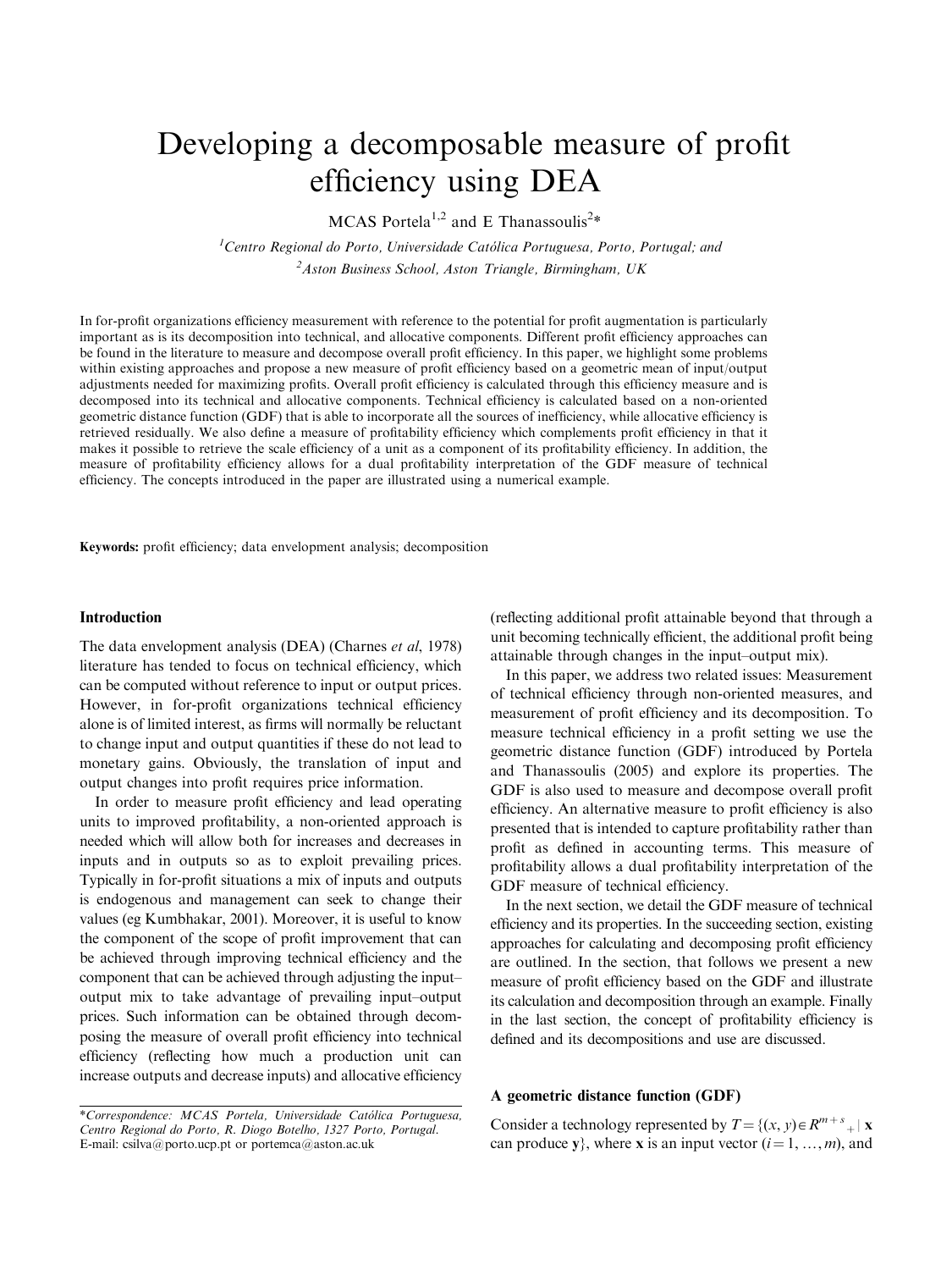y is an output vector  $(r=1,\ldots,s)$ . We will assume throughout that  $T$  is represented by the following production possibility set:

$$
T = \left\{ (\mathbf{x}, \mathbf{y}) \in R_+^{m+s} \middle| \sum_{j=1}^n \lambda_j \mathbf{y_j} \ge \mathbf{y}, \quad \sum_{j=1}^n \lambda_j \mathbf{x_j} \le \mathbf{x}, \atop \sum_{j=1}^n \lambda_j = 1, \lambda_j \ge 0, \ j = 1, \dots n \right\}
$$
 (1)

That is, T is a monotonic (or strongly free disposable) convex set satisfying variable returns to scale (VRS) (for details see eg Färe et al, 1994).

To summarize the GDF measure first introduced in Portela and Thanassoulis (2005) let us, in a two-dimensional space, define an observed point  $(x, y)$  and a target point  $(x^*, y^*)$  on the frontier of T. The radial output technical efficiency measure is  $v/v^*$ , while the radial input technical efficiency measure is  $x/x^*$ . Both measures are in fact equal to a ratio between the productivity (ratio of output to input) at the observed and at the target point  $(y/x)/(y^*/x^*)$ . The output efficiency measure is derived if we set in the foregoing ratio ( $x^* = x$ ) and the input efficiency if we set ( $y^* = y$ ). Note now that  $(y/x)/(y^*/x^*)$  can also be expressed as a ratio of target to observed input and output levels:  $(x^*/x)/(y^*/y)$ . We generalize this latter ratio to a multi-input multi-output context as follows.

Consider in the multiple input/output space an observed vector  $(x, y)$  and a target vector  $(x^*, y^*)$  on the frontier of T. The traditional radial approach for measuring technical efficiency takes the maximum of  $\mathbf{x}^* / \mathbf{x} = x_1^* / x_1, x_2^* / x_2, \dots$  $x_m^*/x_m$  (which equals max  $(x^*/x)/(y^*/y)$  when  $y^*=y$ ) as the input radial efficiency measure. Similarly, the maximum of  $y/y^*$  or the minimum of  $y^*/y$  (which equals max  $(x^*/x)/y$  $(y^*/y)$  when  $x^* = x$ ) is the output radial efficiency measure.

This means that the analogous situation in the nonoriented case would be to take the maximum of  $(x^*/x)/(y^*/y)$ as the efficiency measure, where no inputs or outputs are considered fixed. If we now assume that between  $(x, y)$  and  $(x^*, y^*)$  all inputs change by the same proportion (say  $x^* = \theta x$ ), and all outputs change by the same proportion (say  $y^* = \beta y$ ), then  $(x^*/x)/(y^*/y) = (\theta x/x)/(\beta y/y) = \theta/\beta$  corresponds to the non-oriented efficiency measure, defined as a ratio of target to observed input level divided by the ratio of target to observed output level. If finally we consider the more general case, where inputs and outputs are allowed to change by different proportions (so that  $x_i^* = \theta_i x_i$  and  $y_r^* = \beta_r y_r$ , then the measure in (2) parallels the foregoing ratio of target to observed input–output levels.

Geometric distance function (GDF) = 
$$
\frac{\left(\prod_i \theta_i\right)^{1/m}}{\left(\prod_r \beta_r\right)^{1/s}}
$$
 (2)

The geometric distance function defined in (2) incorporates as special cases the usual input- and output-oriented measures of technical efficiency in DEA. Consider a GDF technical efficiency measure of  $(x_0, y_0)$  as the solution of model (3).

$$
GDF(\mathbf{x}_{o}, \mathbf{y}_{o}) = \min \left\{ \frac{\left(\prod_{i} \theta_{io}\right)^{1/m}}{\left(\prod_{r} \beta_{ro}\right)^{1/s}} \middle| \sum_{j=1}^{n} \lambda_{j} y_{rj} = \beta_{ro} y_{ro}, \right\}
$$
\n
$$
\sum_{j=1}^{n} \lambda_{j} x_{ij} = \theta_{io} x_{io}, \sum_{j=1}^{n} \lambda_{j} = 1, \lambda_{j} \geq 0,
$$
\n
$$
0 \leq \theta_{io} \leq 1, \quad \beta_{ro} \geq 1 \right\}
$$
\n(3)

Model (3) is highly nonlinear, but it becomes linear for the special cases corresponding to traditional oriented DEA models. For example, in input-oriented DEA models one assumes that  $\beta_{ro} = \beta = 1 \ \forall \ r$ , and also that  $\theta_{io} = \theta \ \forall \ i$ , and thus the final efficiency score in (3) reduces to  $\theta$ , which corresponds to the Farrell input efficiency measure. For output-oriented efficiency measures similar reasoning applies. If  $\beta_{ro} = \beta \ \forall \ r, \ \theta_{io} = \theta \ \forall \ i$  and  $\beta = 1/\theta$ , then (3) reduces to the hyperbolic model of Färe et al (1985), with the only difference being that the resulting measure of efficiency is  $\theta^2$  and not  $\theta$ .

The advantage of allowing for different contraction factors associated with inputs  $(\theta_i)$  and different expansion factors associated with outputs  $(\beta_r)$  is that all sources of technical inefficiency can be captured by the resulting efficiency measure. This is not a new concern. For example, Färe et al (1985) introduced an additive 'Russell graph measure of technical efficiency' that allows for different changes within inputs and outputs. However, the authors define the arithmetic average of the various factors associated with inputs and outputs,  $\left(\sum_{i=1}^{m} \theta_{io} + \sum_{r=1}^{s} 1/\beta_{ro}\right)/m + s$ , as the final efficiency measure (see also Pastor et al, 1999, who propose an 'enhanced Russell graph efficiency' measure). However, as has been shown above, in order to retain the meaning of traditional efficiency measurement the geometric average between these factors should be used instead. In fact Färe et al (2002), also introduced a Multiplicative Russell Measure that is equivalent to the input-oriented GDF measure, where  $\beta_{ro} = 1$ ,  $\forall r$ .

#### Properties of GDF-based measures of profit efficiency

We use model (3) to highlight some general properties of the GDF technical efficiency measure. We follow the Färe and Lovell (1978) axioms of indication, monotonicity and homogeneity to explore the properties of the GDF technical efficiency measure.

## Intuitive homogeneity

The GDF technical efficiency measure in (3) is subhomogeneous of degree  $-2$  (ie, when inputs are halved and outputs are doubled, the measure of efficiency increases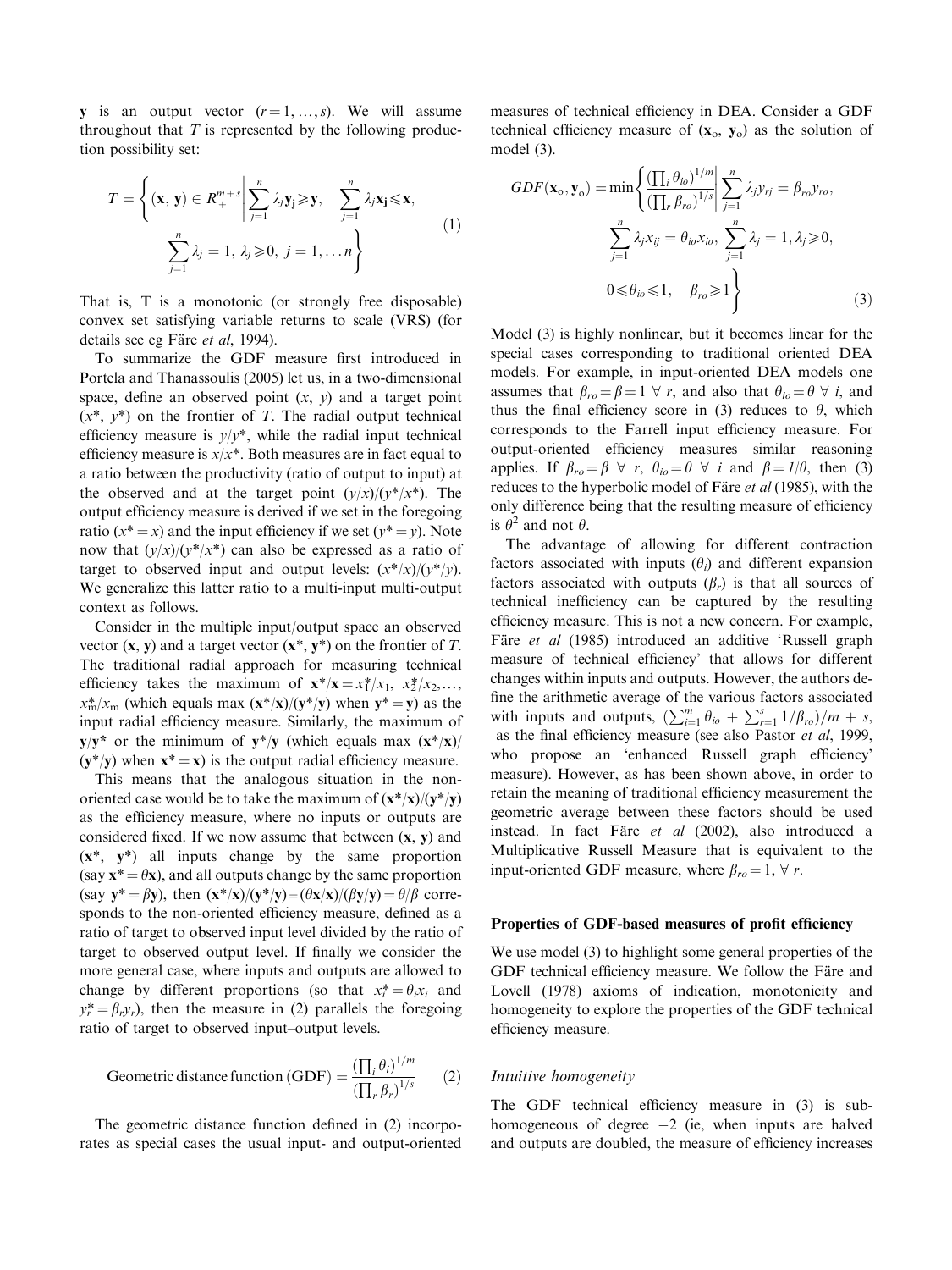by a factor of at least four times) (see Appendix for proof). To the authors' knowledge there is no non-oriented efficiency measure in the literature that satisfies homogeneity of degree  $-2$ . When we look just at one side (inputs or outputs) it seems intuitive to say that if all outputs double, the measure of efficiency should double (homogeneity of degree  $-1$ ). When both inputs and outputs are being changed, homogeneity of degree  $-1$  is not intuitive as a simultaneous change in both inputs and outputs should bring about a larger change in efficiency than when only inputs or outputs are changed. Nevertheless, most of the existing non-oriented measures in the literature satisfy degree of (sub)homogeneity  $-1$ , like for example the hyperbolic measure or the Russell graph measure of technical efficiency (Färe et al, 1985).

## Monotonicity

The GDF technical efficiency measure in (3) is weakly monotonous on inputs and on outputs. That is, when inputs increase keeping outputs constant and/or outputs decrease keeping inputs constant the measure cannot improve (see Appendix for proof).

## Indication

The GDF incorporates all the sources of inefficiency, since the equality constraints in model (3) result, by definition, in zero slacks. This means that the GDF-based measure of technical efficiency is 1 (100%) if and only if the unit being assessed is Pareto-efficient.

#### Lower and upper bounds

The GDF technical efficiency in (3) varies between 0 and 1 (see Appendix for proof).

#### Measuring profit efficiency

Within the DEA framework, the starting point of a profit analysis is the calculation of maximum attainable profit. This can be done using the model shown in  $(4)$  (eg Färe *et al*, 1994, p 213).

$$
\max_{\lambda_j, y, x_i} \left\{ \sum_{r=1}^s p_{ro} y_r - \sum_{i=1}^m w_{io} x_i \middle| \sum_{j=1}^n \lambda_j y_{rj} - y_r \ge 0, r = 1, ..., s; \right\}
$$
\n
$$
\sum_{j=1}^n \lambda_j x_{ij} - x_i \le 0, i = 1, ..., m; \tag{4}
$$
\n
$$
\sum_{j=1}^n \lambda_j = 1, \lambda_j \ge 0, j = 1, ..., n \right\}
$$

where  $p_{ro}$  and  $w_{io}$  are, respectively, the price of output r and input  $i$  unit  $o$  faces, and the rest of the notation is as previously defined. Model (4) assures profit maximization in the long run as no factors are considered fixed. Furthermore,

it considers no other constraints apart from technological (though see Färe  $et$  al (1990), where expenditure constraints were added to (4)). Model (4) assumes VRS since for a technology exhibiting globally constant returns to scale (CRS) either the maximum profit level is zero or the solution of the maximum profit model is undefined (eg Varian, 1992; Färe et al, 1994). The implications of assuming VRS in (4) are: (i) We do not assume perfectly competitive markets since under this assumption all firms have zero profits in the long run, whereas in (4) maximum profit may be positive. (ii) Scale efficiency cannot be calculated as a component of overall profit efficiency. In order to make this possible the maximum profit model (4) should be applied under CRS (eg Färe et al, 1994). (iii) Maximum profit units do not need to be most productive scale size (mpss) units in the sense of Banker (1984). That is, maximum profit units do not need to be scale efficient (see also Kuosmanen, 1999). The implications resulting from a VRS assumption will be further addressed later in the paper.

## Brief review of existing approaches

In this section, we briefly review existing approaches to measure and decompose profit efficiency by means of the technically and profit-inefficient unit A in Figure 1.

Unit A achieves maximum profit when it is projected on the profit frontier (say at  $A^*$ ), where maximum profit equals that of unit B, a maximum profit unit. If overall profit efficiency were to be measured by means of a ratio between profit at two points, then the overall profit efficiency of unit A would be given by the ratio  $\Pi/\Pi^*$  (see eg Banker and Maindiratta, 1988; Cooper et al, 2000, who used this ratiobased approach within the DEA framework). The technical profit efficiency of this unit can also be calculated by a ratio of profits, namely as  $\Pi/\Pi'$ , where  $\Pi'$  is the profit at the technically efficient projection  $A'$  of A. The *allocative profit* efficiency of A  $(\Pi'/\Pi^*)$  can now be calculated by decomposition from  $(\Pi/\Pi^*) = (\Pi/\Pi') \times (\Pi'/\Pi^*)$ . This ratio-based approach is analogous to what is usually done in cost or



Figure 1 Profit efficiency measurement.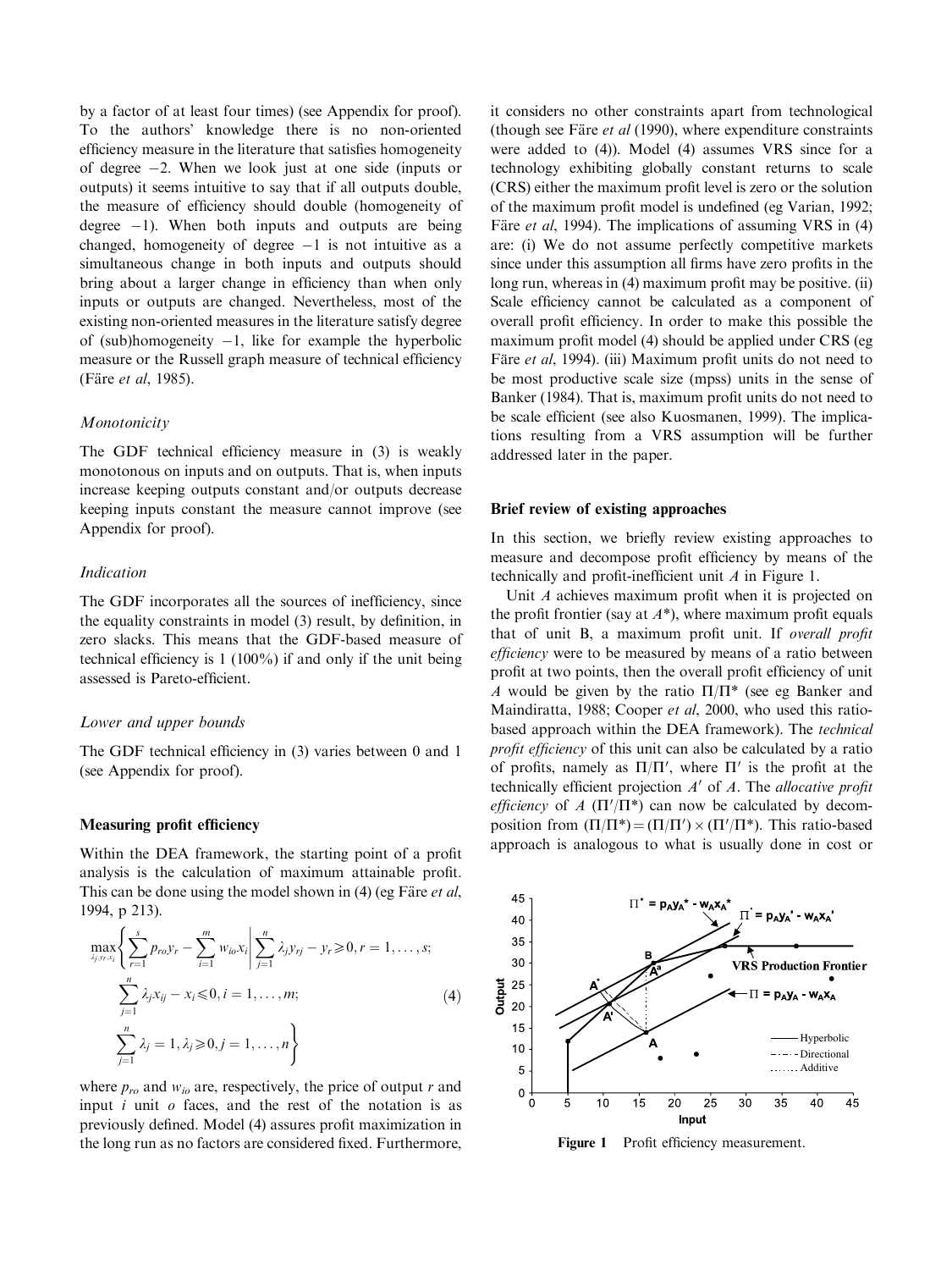revenue settings, where ratios of cost or revenue represent efficiency. In such settings, however, there is no possibility of negative costs or revenues. This is not the case with profits that can be negative resulting in negative profit efficiency measures that are hard to interpret. The problem of negative profits was not recognized as such by some authors. For example, Berger and Mester (2000, p 98) state that 'profit efficiency can be negative, since firms can throw away more than 100% of their potential profits'. Others like Banker and Maindiratta (1988) assumed that all production units exhibited positive profit. Finally some authors have acknowledged this problem and solved it either by using revenue/cost ratios, which can never be negative (see eg Cooper et al, 2000; Kuosmanen, 1999) or by using differences between profits, rather than ratios, to avoid negative efficiency measures (eg Berger et al, 1993; Coelli et al, 2002). (Note that under the revenue/cost ratio approach the profit efficiency of unit  $A$  (see Figure 1) would be defined as a ratio of revenue-to-cost so that:  $(p_A y_A)$  $w_A x_A$ /( $p_A y_A^*$ \*/ $w_A x_A^*$ \*) where the double star is the optimal solution of:  $\max\{p_A y/w_A x | (x, y) \in T\}$  (see for details Cooper et al, 2000).)

Rather than using the above ratio-based approach some authors defined overall profit efficiency as being a measure reflecting the required adjustments on the input/output levels of unit A that moves it to point  $A^*$  on the profit frontier. For example, the hyperbolic model of Färe et al (1985) defines the technical efficiency of unit A as being  $\theta_A$  defined in  $\{\theta_A | (\mathbf{x}_A \theta_A, \mathbf{y}_A/\theta_A) \in T\}$ . In accordance with this hyperbolic path, the overall profit efficiency  $(\phi_A^h)$  of unit A, is derived by solving  $\Pi^* = P_A(y_A/\phi_A^h) - w_A x_A \phi_A^h$ , where  $[\Pi^*]$  is the maximum profit of  $A$  calculated through model (4). That is, overall profit efficiency  $(\phi_A^h)$  represents the amount by which inputs and outputs should be hyperbolically adjusted, so that they are projected on the profit boundary. The overall profit efficiency can then be decomposed as:  $\phi_A^h = \theta_A \times \gamma_A^h$ , where  $\gamma_A^h$  is the allocative efficiency.

The directional model of Chambers et al (1996, 1998) follows a procedure that is similar to that of the hyperbolic model, except that the overall profit efficiency  $(\phi_A^d)$ , would decompose as:  $\phi_A^d = \beta_A + \gamma_A^d$ , where  $\beta_A$  represents technical inefficiency, calculated through the directional model, and  $\gamma_A^d$ represents allocative inefficiency (for details see Chambers et al, 1998).

When the additive model of Charnes *et al* (1985) is used. then a technically efficient target  $(A^a)$  in Figure 1, whose profit is  $\Pi^a$ ), and a maximum profit target (B in Figure 1, whose profit is II\*) are identified. Using these targets Cooper et al (1999, 2000) decomposed the profit lost due to overall profit inefficiency into the profit lost due to technical and allocative inefficiency (ie  $(\Pi^* - \Pi) = (\Pi^a - \Pi) + (\Pi^* - \Pi^a)$ ). This relationship is not, however, expressed in efficiency terms but in absolute profit values (see Berger et al, 1993; Coelli et al, 2002, who also used profit differences, though not using the additive model).

The foregoing approaches have certain disadvantages in a practical context which the profit efficiency measure we put forward in this paper overcomes. The key drawbacks of the foregoing measures are as follows.

#### Negative efficiency measures

It is possible for the ratio-based profit efficiency approaches to result in a negative measure of efficiency when the profit is negative (a loss). Such measures generally cannot be interpreted in a practical way to reflect distance from maximum profit and are therefore problematic. Efficiency measures which take only positive values are to be preferred. The measure of efficiency we put forward here can only take positive values.

## Reference to infeasible points

The hyperbolic and directional models may calculate overall profit efficiency with reference to infeasible points such as  $A^*$ in Figure 1. This can also happen in 'oriented' cost or revenue settings, but in these cases projections on infeasible points can be interpreted in terms of ratios of inputs (outputs) between the observed and the infeasible point because such ratios match the ratio of minimum cost (maximum revenue) to that at the observed point. That is, there is a dual cost or revenue interpretation of efficiency measures. This is no longer so in the non-oriented profit setting. For example, if we assume a hyperbolic path is followed from  $A$  to  $A^*$  in Figure 1, then the required adjustments in inputs and outputs are given by  $\phi_A$ , as  $x_{A^*}/x_A = y_A/y_{A^*} = \phi_A$ . The profit ratio, on the other hand equals  $(\Pi/\Pi^*) = (p_A y_A - w_A x_A)/(p_A y_{A^*} - w_A x_{A^*})$  $= (p_A y_A - w_A x_A)/(p_A y_A/\phi_A - w_A x_A \phi_A)$ , which differs from  $\phi_A$  (Note that this statement is valid for all paths).

#### Accounting for slacks

The calculation of technical (in)efficiency through the hyperbolic or directional models assumes the same factor ( $\theta$  or  $\beta$ ) associated simultaneously with inputs and outputs. The resulting efficiency measures do not account, therefore, for all the sources of inefficiency, namely those associated with slacks. This is an important problem in a context where overall efficiency is being measured because what is not captured by technical efficiency will be incorporated into allocative efficiency, which may therefore be incorrectly estimated. The measure of efficiency we put forward in this paper accounts for all sources of inefficiency.

#### The GDF for measuring and decomposing profit efficiency

Consider an observed point (x, y), a maximum profit point  $(x^*, y^*)$ , and a technically efficient point  $(x', y')$ , then a profit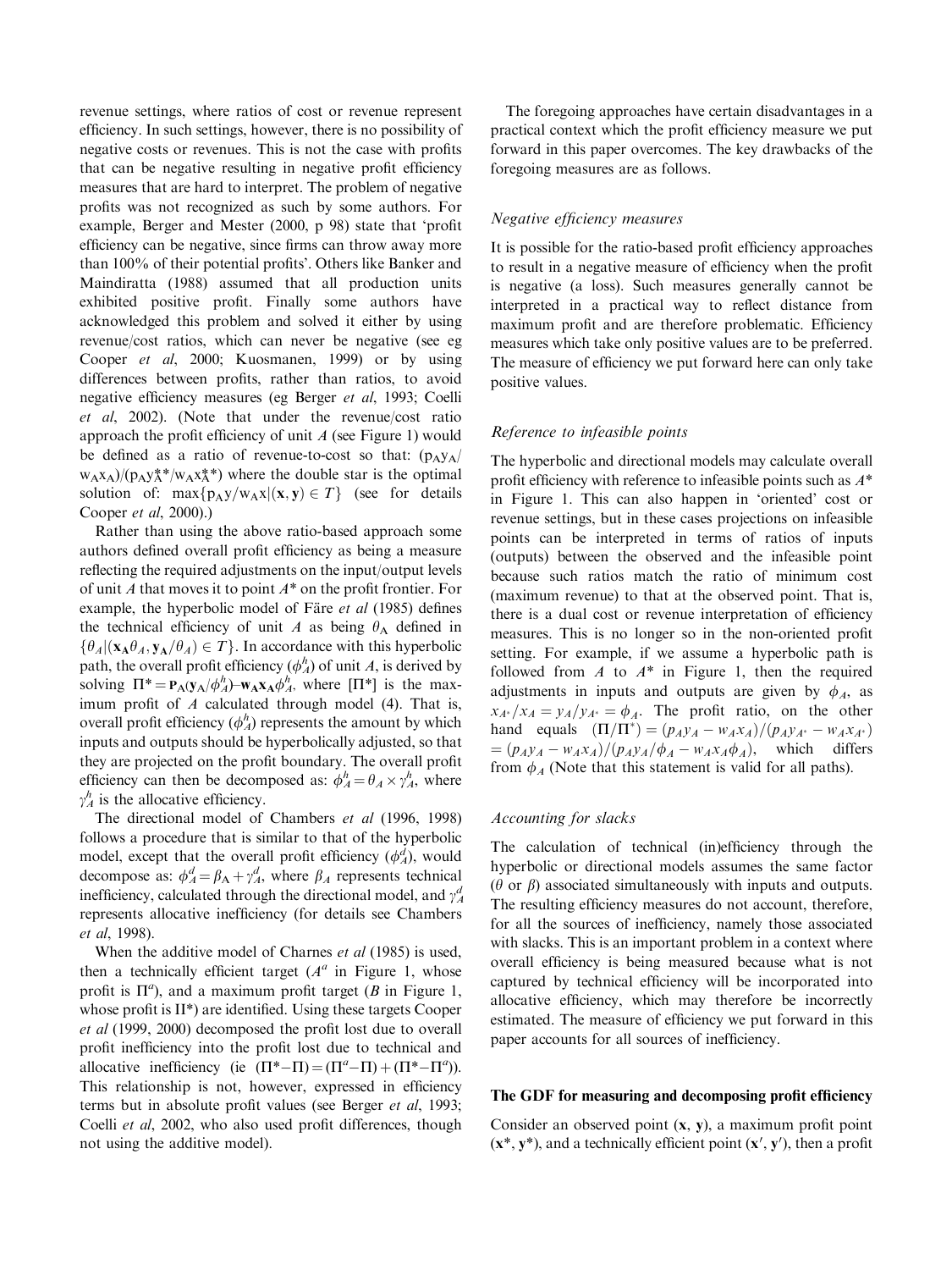efficiency measure of unit  $o$  calculated through the GDF can be decomposed as shown in (5).

Overall profit efficiency 
$$
= \frac{\left(\prod_{i} \frac{x_{io}^{*}}{x_{io}}\right)^{1/m}}{\left(\prod_{r} \frac{y_{ro}^{*}}{y_{ro}}\right)^{1/s}}
$$

$$
= \frac{\left(\prod_{i} \frac{x_{io}^{*}}{x_{io}}\right)^{1/m}}{\left(\prod_{r} \frac{y_{ro}^{*}}{y_{ro}}\right)^{1/s}} \times \frac{\left(\prod_{i} \frac{x_{io}^{*}}{x_{io}^{*}}\right)^{1/m}}{\left(\prod_{r} \frac{y_{ro}^{*}}{y_{ro}^{*}}\right)^{1/s}} \quad (5)
$$

That is, Overall profit eff. = Technical profit eff.  $\times$  Allocative profit eff. Note that this decomposition is valid whatever the method used to calculate technical efficiency, and whatever the maximum profit point is. This is an advantage of the GDF measure of efficiency over other existing nonoriented measures such as the Russell additive measure of Färe et al (1985), the SBM (slacks-based measure) of Tone (2001) or the RAM model of Cooper et al (1999), which cannot be decomposed in the way shown above.

For calculating overall profit efficiency we shall first use model (4) and then apply the geometric distance function in (2) to measure the 'distance' between observed points and maximum profit points as given by (4). The resulting GDF measure is the overall profit efficiency.

The GDF overall profit efficiency can take any positive value. The measure takes the value 1 when the two points (eg maximum profit point and observed point) used are coincident. However, the converse is not true and the GDF overall profit efficiency can be 1 even when the two points used in the measure are not coincident. For example, if one input is halved and another is doubled the result in the numerator of the GDF is 1, which does not mean that inputs did not change but that on average they stayed the same. Because of the averaging process within the computation of the overall profit efficiency it is necessary to further decompose it, so that one can understand and interpret its value. In the next section, we will show how each component of (5) is calculated and interpreted. We also show an alternative measure of overall efficiency, satisfying duality properties with the GDF technical efficiency measure that does not suffer from this problem.

## Decomposing the GDF overall profit efficiency

Recall that overall profit efficiency can be decomposed as technical profit efficiency  $\times$  allocative profit efficiency. The calculation of technical profit efficiency is done in this paper using the geometric distance function in (3). Note, however, that any non-oriented model could be used to identify technical efficient targets and the GDF could be used a posteriori to calculate the distance between observed points and technical efficient targets (see for example Portela and Thanassoulis (2005), where a closest target procedure was used to calculate technical efficient points).

Given the above, we define technical profit efficiency as the distance between the observed point and the technical efficient point identified through model (3). In moving from the observed to the technical efficient point a unit may change the mix of inputs and/or outputs but these changes in mix are to attain technical efficiency and not to respond to factor prices, and so they do not relate to attaining allocative efficiency.

In terms of interpretation, as the technical profit efficiency component ranges from 0 to 1 (see the Appendix), a value of 1 means the observed point is Pareto-efficient, while a value below 1 means the observed point is not Pareto-efficient.

Note that the way technical efficiency is measured has obvious implications for the components of overall inefficiency that are attributed to technical and allocative inefficiency, respectively. If we had chosen closest targets as in Portela and Thanassoulis (2005) we would have been 'minimizing' the component attributable to technical inefficiency and 'maximizing' the component that is attributable to allocative inefficiency. By choosing the targets given by model (3) the component attributable to technical inefficiency will be higher.

Having calculated the overall profit efficiency and the technical profit efficiency, the allocative profit efficiency can be calculated as the ratio of overall profit efficiency and technical profit efficiency (see decomposition in (5)). The allocative profit efficiency reflects movements from a technically efficient point  $(x', y')$  to a maximum profit point  $(x^*, y^*)$ . Such movements imply changes in the mix of inputs and/or outputs that are dictated by factors prices. However, movements from a technical efficient point to a maximum profit point (both on the frontier of  $T$ ) may not only imply changes in mix but also changes in scale size. As noted by Lovell and Sickles (1983, p 54) for a profit setting, 'in the single output single input case all allocative inefficiency is scale inefficiency'.

Depending on the combination of these effects allocative profit efficiency, can be higher or lower than 1. In Portela and Thanassoulis (2005), the authors propose a procedure to disentangle scale and mix effects from the allocative efficiency measure. We do not, however, present this decomposition in this paper for the sake of brevity.

# Illustration of the GDF profit efficiency measure and its decomposition

To illustrate the calculation of overall profit efficiency and its decomposition, we will use the data shown in Table 1. These are the data used in Ali and Seiford (1993), except for the hypothetical input/output prices, which we have added.

We used model (4) to find maximum profit targets, and the GDF profit efficiency measure defined in (2) to calculate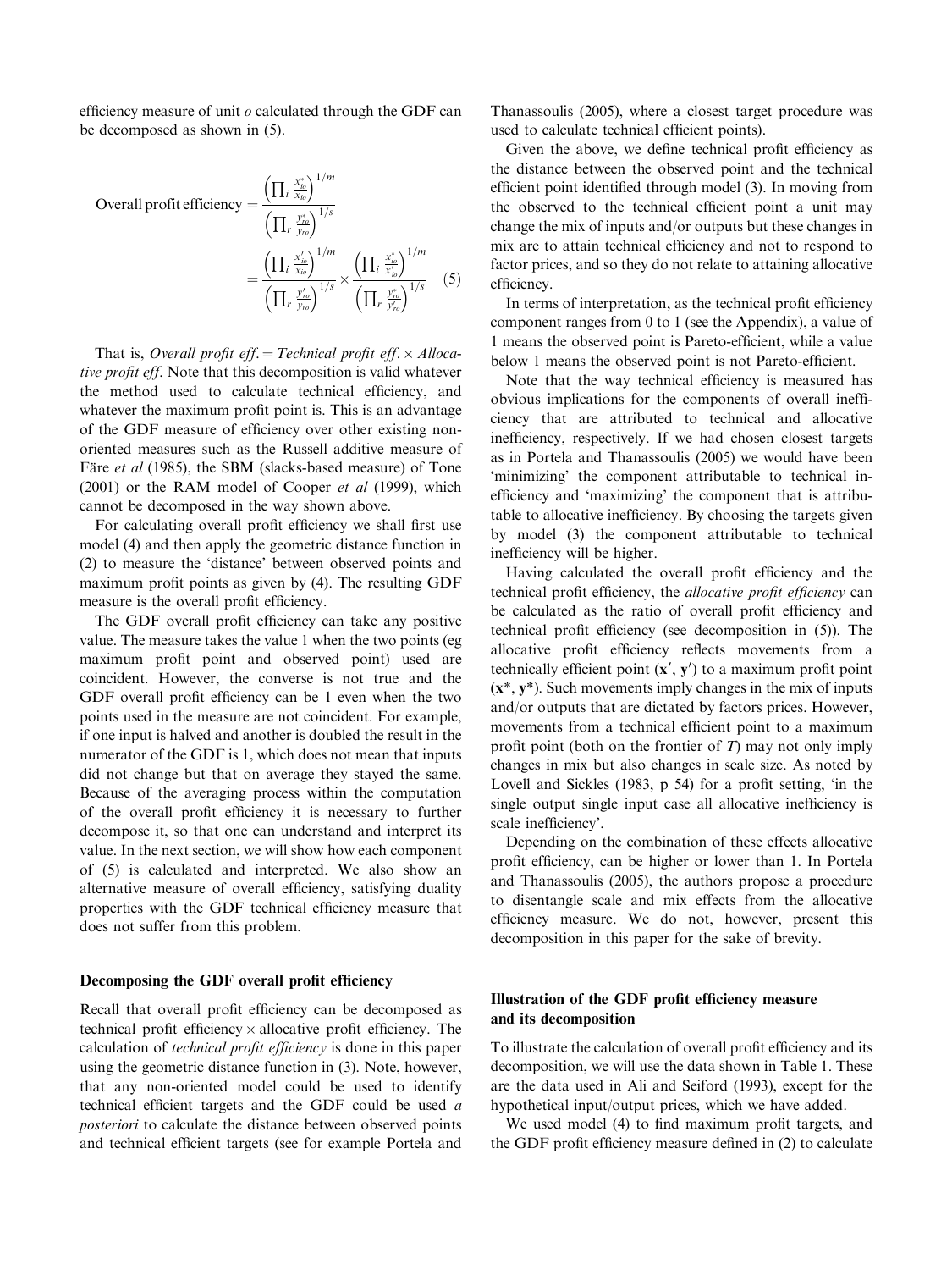|                | Unit             |    |    |     | 4            |     |     |     |    | O    | 10   | 11          |
|----------------|------------------|----|----|-----|--------------|-----|-----|-----|----|------|------|-------------|
| Output         |                  | 12 | 14 | 25  | 26           |     |     | 27  | 30 | 31   | 26.5 | 12          |
| Input 1        | $x_1$            |    | 16 | 16  |              | 18  | 23  | 25  | 27 | 37   | 42   |             |
| Input 2        | $x_2$            | 13 | 12 | 26  | 15           | 14  | 6   | 10  | 22 | 14   | 25   |             |
| Price of $y$   | $\boldsymbol{v}$ | 20 | 22 | 24  | 25           | 23  | 19  | 18  | 21 | 23   | 22   | 25          |
| Price of $x_1$ | $W_1$            | O  |    |     | 4            | 5.5 | 6.5 | 7.5 | 8  | 4    | 5.5  | $\mathbf b$ |
| Price of $x_2$ | $W_2$            |    |    | 7.5 | <sub>0</sub> | 8   |     | Q   | 10 | 10.5 | 9.5  | 8.5         |

Table 1 Illustrative data for units producing one output using two inputs

Table 2 Overall profit efficiency measurement

| Unit         | Actual profit | Maximum profit | Peer unit | Input change | Output change | GDF profit efficiency $(\% )$ |
|--------------|---------------|----------------|-----------|--------------|---------------|-------------------------------|
|              | 93            | 300            |           | 1.96         | 2.25          | 87.16                         |
|              | 100           | 339            |           | 1.14         | 1.93          | 59.17                         |
|              | 325           | 454            |           | 1.12         | 1.24          | 89.99                         |
|              | 492           | 543            |           | 1.43         | 1.19          | 119.54                        |
|              | $-27$         | 403.5          |           | 0.99         | 3.38          | 29.51                         |
| <sub>0</sub> | $-8.5$        | 308.5          |           | 1.36         | 2.89          | 47.05                         |
|              | 208.5         | 208.5          |           | 1.00         | 1.00          | 100                           |
| 8            | 194           | 267            |           | 0.65         | 0.90          | 72.08                         |
|              | 418           | 418            |           | 1.00         | 1.00          | 100                           |
| 10           | 114.5         | 361.5          |           | 0.49         | 1.02          | 47.89                         |
| 11           | 125.5         | 440            |           | 1.72         | 2.25          | 76.22                         |

the distance between observed points and maximum profit targets. The results are presented in Table 2, where we also show results for the numerator and denominator of the GDF measure, called input change and output change, respectively.

There are two units that are overall profit efficient (units 7 and 9). All the other units are overall profit inefficient since they fail to maximise profits given their input and output prices. (We comment on the 'odd' efficiency result of unit 4 later.)

Most units in Table 2 achieve profit efficiency by increasing simultaneously inputs and outputs, the latter increment being on average more than proportional to the former (Unit 8 is an exception, as it shows no increase but decrease in both inputs and outputs). Note that unit 4 is the only one that should on average increase outputs less than proportionally to inputs. Such a result is related with the type of returns to scale that apply at this unit position as will become clear later.

## Decomposition of overall profit efficiency

Technical efficiency results, from model (3), are shown in Table 3, where only technically inefficient units are presented.

Allocative profit efficiency results for our illustrative example are shown in Table 4, where we summarize all results attained and also show the type of RTS that apply at each technically efficient point (RTS were identified through the procedure of Färe et al, 1985).

Knowing the RTS characteristics of each unit we can now easily understand why unit 4 has an overall and allocative profit efficiency greater than 100%. Unit 4 lies on a region of CRS and must move, in order to be profit efficient, to unit 9, a DRS unit. As it is well known CRS points are most productive scale size (mpss) in the sense of Banker (1984). This means that by comparing a mpss unit such as 4 with a non-mpss unit such as 9 the productivity will decrease. For the specific case of unit 4 we have partial productivity ratios at its original position of:  $y/x_1 = 26/17$  and  $y/x_2 = 26/15$ , and at the maximum profit point (unit 9) partial productivity ratios are:  $y/x_1 = 31/37$  and  $y/x_2 = 31/14$ . The aggregation of these productivity ratios through a geometric mean results in an aggregate productivity of  $1.628183 \left(\sqrt{26/17 \times 26/15}\right)$ at the original position of unit 4, and of 1.362062  $\left(\sqrt{31/37\times31/14}\right)$  at its maximum profit position. The ratio between these two values (1.628183/1.362062) gives 119.54%, indicating that the aggregate productivity of unit 4 is higher than the aggregate productivity at its maximum profit target point. Note that an allocative profit efficiency measure greater than 1 will always indicate a productivity change that is not beneficial in scale terms for the unit being assessed, although it is so in profit terms, because of the relative input/output prices.

## Profitability efficiency—an alternative to profit efficiency

Profit is defined as revenue minus cost but an alternative measure of a firm's overall performance is profitability,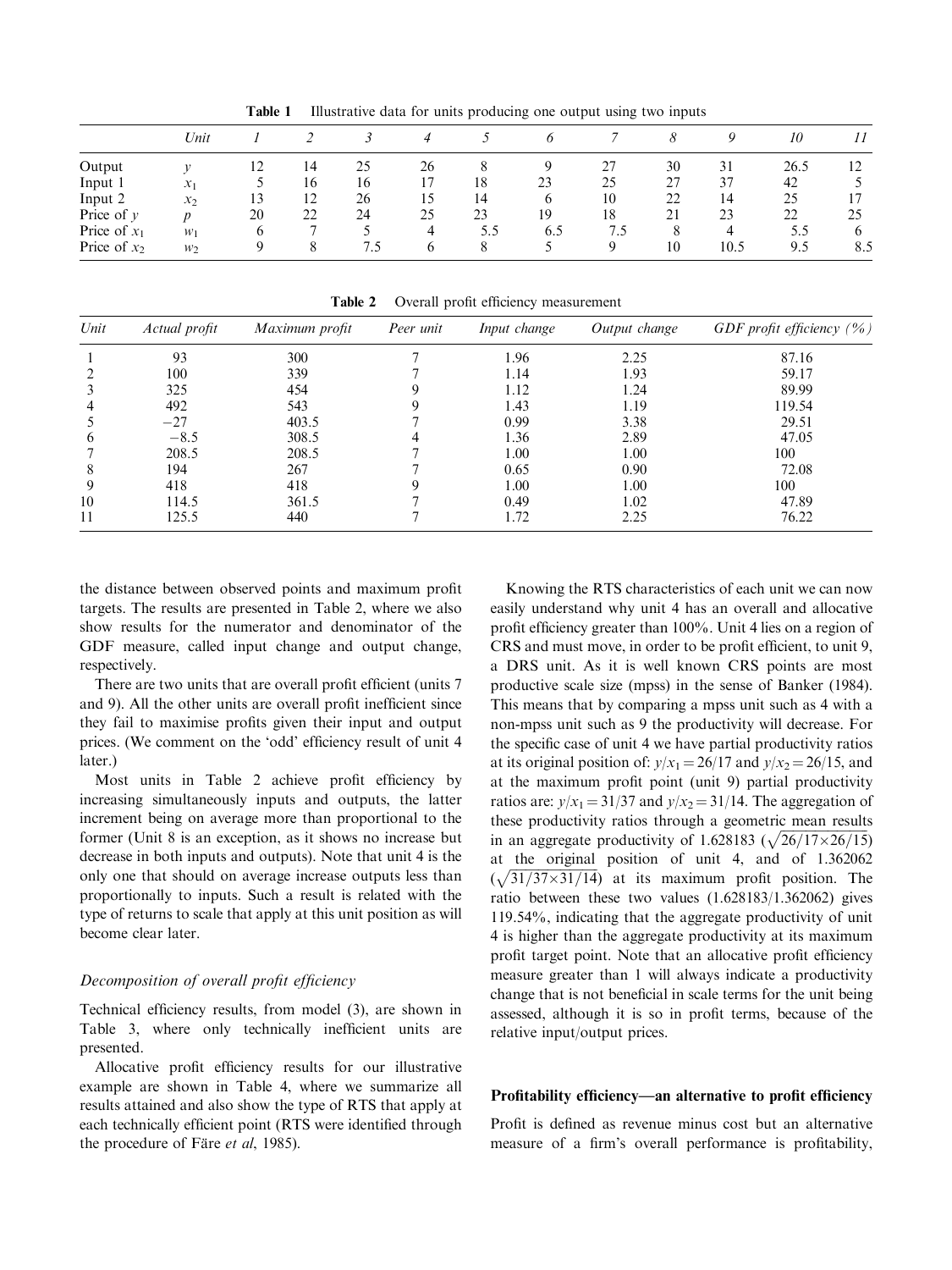Table 3 Technical efficiency measurement results

| Unit                     |                                                        |                                                              |                |               |
|--------------------------|--------------------------------------------------------|--------------------------------------------------------------|----------------|---------------|
| Observed $(y, x_1, x_2)$ | (14, 16, 12)                                           | (8.18.14)                                                    | (26.5, 42, 25) | (12,5,17)     |
| Model (3) targets        | (21.11, 16, 12)                                        | (25.63, 18, 14)                                              | (27, 25, 10)   | (12, 5, 13)   |
| GDF                      | $66.34\%$                                              | $31.21\%$                                                    | 47.89%         | $87.45\%$     |
| Peer units               | $\lambda_1 = 0.38, \lambda_4 = 0.17, \lambda_7 = 0.45$ | $\lambda_1 = 0.04$ , $\lambda_4 = 0.78$ , $\lambda_7 = 0.18$ | $\lambda_2=1$  | $\lambda_1=1$ |

| Unit | Overall profit<br>GDF(%) | <b>Technical</b><br>GDF $(\% )$ | <i>Allocative</i><br>GDF(%) | <b>RTS</b> |
|------|--------------------------|---------------------------------|-----------------------------|------------|
| 1    | 87.16                    | 100.00                          | 87.16                       | <b>CRS</b> |
| 2    | 59.17                    | 66.33                           | 89.20                       | <b>IRS</b> |
| 3    | 89.99                    | 100.00                          | 89.99                       | <b>DRS</b> |
| 4    | 119.54                   | 100.00                          | 119.54                      | <b>CRS</b> |
| 5    | 29.51                    | 31.21                           | 94.55                       | <b>IRS</b> |
| 6    | 47.05                    | 100.00                          | 47.05                       | <b>IRS</b> |
| 7    | 100.00                   | 100.00                          | 100.00                      | <b>CRS</b> |
| 8    | 72.08                    | 100.00                          | 72.08                       | <b>DRS</b> |
| 9    | 100.00                   | 100.00                          | 100.00                      | <b>DRS</b> |
| 10   | 47.89                    | 47.89                           | 100.00                      | <b>DRS</b> |
| 11   | 76.22                    | 87.50                           | 87.16                       | <b>CRS</b> |

defined as revenue divided by cost (see Balk, 2001, p 6). One would be interested in the profitability ratio to take scale out of measuring profit and simply reflect the 'mark up' on input costs that is being secured by a unit. Profitability complements the more traditional measures of accounting profit in absolute rather than relative terms. Traditionally, the profitability measure for unit *o* is defined as  $\sum_{r} p_{ro} y_{ro}/\sum_{r} w_{r} x_{ro}$  (see as *K* normanan, 1000; Cooper *et al.* 2000), but  $\sum_{i} w_{i}x_{i}$  (see eg Kuosmanen, 1999; Cooper *et al*, 2000), but we can use the GDF to calculate a profitability ratio of unit  $\varrho$ , which is given by (6).

$$
\frac{\left(\prod_{r} p_{ro} y_{ro}\right)^{1/s}}{\left(\prod_{i} w_{io} x_{io}\right)^{1/m}}\tag{6}
$$

Thus, the measure of profitability defined above uses output revenues and input costs aggregated, respectively, through a geometric mean. The maximum profitability that a unit  $o$  could attain is yielded by the optimal value of the objective function in (4).

$$
\max_{\lambda_j, y_r, x_i} \left\{ \frac{\left(\prod_{i} p_{ro} y_r\right)^{1/s}}{\left(\prod_{i} w_{io} x_i\right)^{1/m}} \middle| \sum_{j=1}^n \lambda_j y_{rj} - y_r \geq 0, \quad r = 1, \dots, s, \sum_{j=1}^n \lambda_j x_{ij} - x_i \leq 0, \quad i = 1, \dots, m, \quad (7) \sum_{j=1}^n \lambda_j y_{rj} - x_i \leq 0, \quad i = 1, \dots, m \right\}
$$

Notation in (7) is as previously defined. In model (7) the convexity constraint is omitted since the maximum profitability 'unit' (observed or reflected) will always be a CRS

efficient unit and therefore model (7) will always have at least one optimal solution in which the sum of the intensity variables  $\lambda$ s will be 1 (see Appendix for proof). One implication of this is that model (7) identifies input–output levels that render unit  $\rho$  scale efficient with maximum profitability. This is in contrast to model (4), which did not necessarily yield scale-efficient input–output target levels for the unit being assessed. (This was why as we saw some units such as 4 in the above example could have overall profit efficiency higher than 100%.)

One very interesting property of the profitability efficiency measure defined above is that it is given by the ratio of observed profitability to maximum profitability, mirroring the usual definition of radial economic efficiency in DEA (eg cost efficiency is the ratio of minimum cost to observed cost). To see this let us denote maximum profitability as  $\Gamma^*$  and observed profitability as  $\Gamma^{\circ}$  then

$$
\Gamma^* \geqslant \frac{\left(\prod_r p_{ro} \left(\mathbf{y}_{ro} \boldsymbol{\beta}_{ro}'\right)\right]^{1/s}}{\left(\prod_i w_{io} \left(\mathbf{x}_{io} \boldsymbol{\theta}_{io}'\right)\right)^{1/m}}\tag{8}
$$

where the input and output levels in the RHS of (8) represent a technically efficient reflection of vector  $(x_0, y_0)$  on a CRS technology using the factors  $\theta'_{io}$  and  $\beta'_{ro}$  that can be determined through the model in (3) when the convexity constraint is dropped. This means that

$$
\Gamma^* \geq \frac{\left(\prod_{r} p_{ro} y_{ro}\right)^{1/s} \times \left(\prod_{r} \beta'_{ro}\right)^{1/s}}{\left(\prod_{io} w_{io} x_{io}\right)^{1/m} \times \left(\prod_{i} \theta'_{io}\right)^{1/m}}
$$
(9)

or

$$
\Gamma^* \ge \Gamma^o \times \frac{1}{GDF_c} \Leftrightarrow \frac{\Gamma^o}{\Gamma^*} \le GDF_c \tag{10}
$$

meaning that

$$
\frac{\Gamma^o}{\Gamma^*} = GDF_c \times AE \tag{11}
$$

where  $GDF_c$  is the GDF technical efficiency of  $(x_0, y_0)$  when a CRS technology is used. Clearly AE will then be a measure of the allocative efficiency of  $(x_0, y_0)$ . Note that AE lies between 0 and 1, unlike the case where allocative efficiency is measured with reference to profit rather than profitability efficiency. Profitability efficiency can never be above 1 since observed profitability is never higher than maximum profitability. This did not happen for profit efficiency that could be above 1 as explained in the previous sections.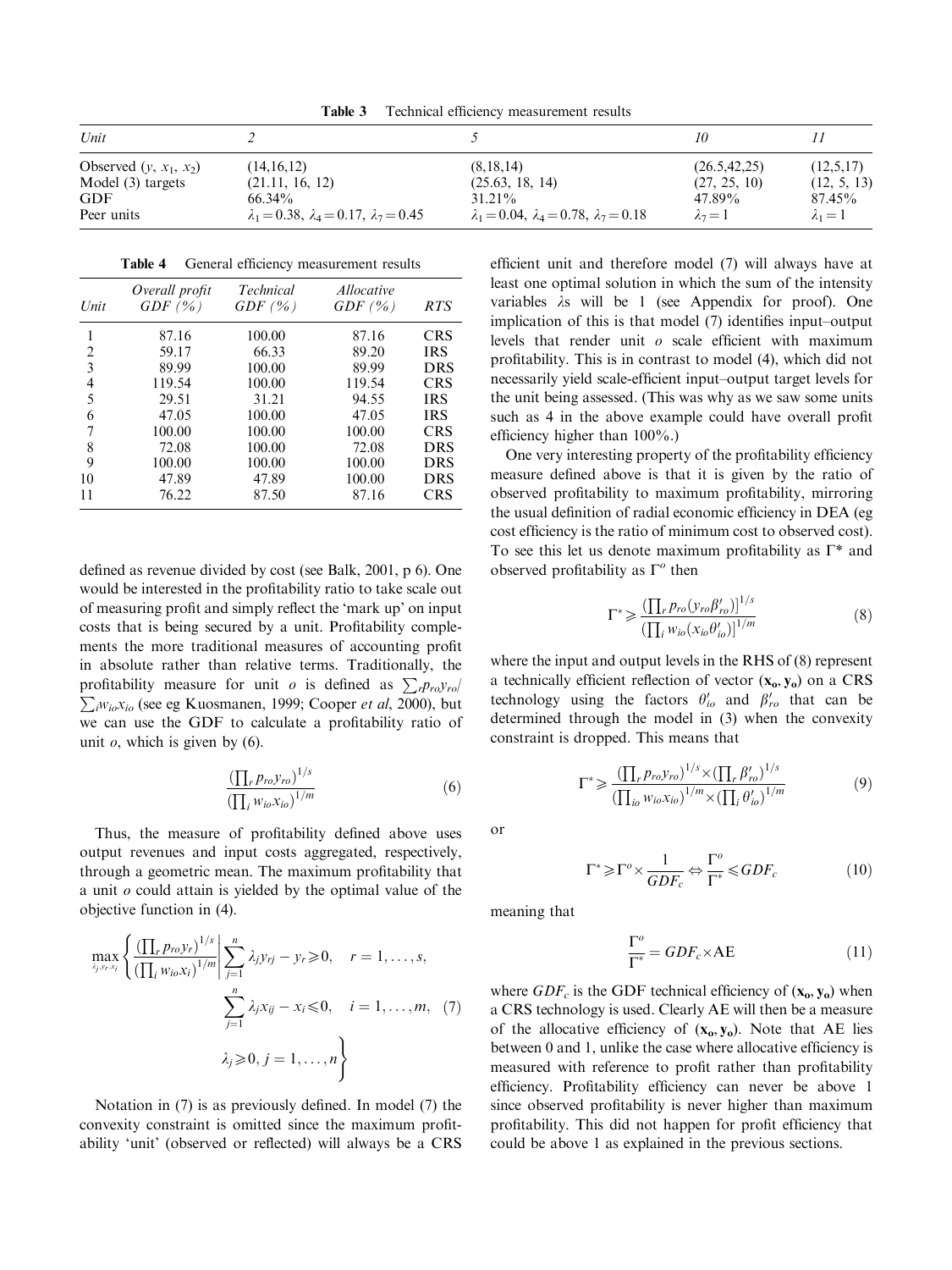The expression in (11) is equivalent to

Overall profitability efficiency 
$$
= \frac{\left(\prod_{i} \frac{x_{io}^{*}}{x_{io}}\right)^{1/m}}{\left(\prod_{i} \frac{y_{vo}^{*}}{y_{io}}\right)^{1/s}}
$$

$$
= \frac{\left(\prod_{i} \frac{x_{io}^{*}}{x_{io}}\right)^{1/m}}{\left(\prod_{i} \frac{y_{io}^{*}}{y_{io}}\right)^{1/s}} \frac{\left(\prod_{i} \frac{x_{io}^{*}}{x_{io}^{*}}\right)^{1/m}}{\left(\prod_{i} \frac{y_{io}^{*}}{y_{io}}\right)^{1/s}}
$$
(12)

which is in fact the first decomposition we put forward in  $(5)$ , the differences being that  $(x^*, y^*)$  is the optimal vector resulting from model (7) and not from model (4), and the technical efficient target  $(x', y')$  is calculated in relation to a CRS technology rather than in relation to a VRS technology as in (3). If we introduce in (12) factor prices we can simplify the expression as

$$
\frac{\Gamma^o}{\Gamma^*} = \frac{\Gamma^o}{\Gamma'} \times \frac{\Gamma'}{\Gamma^*}
$$
\n(13)

where  $\Gamma'$  is profitability at the technical efficient point  $(x', y')$ . This means that both the GDF technical efficiency and allocative efficiency measures have a dual profitability interpretation. For example, a GDF technical efficiency of 50% means that observed profitability is 50% of profitability at the technically efficient target, and therefore the unit can improve its profitability by moving to this target.

The above decomposition in (11) can be extended to retrieve the scale efficiency component of unit  $\rho$ . Thus if we calculate the GDF technical efficiency both in relation to a CRS frontier  $(GDF_c)$ , calculated using (3) without the convexity constraint) and in relation to the VRS frontier  $(GDF_v,$  calculated using (3)), we can expand the decomposition in (11) to

$$
\frac{\Gamma^o}{\Gamma^*} = GDF_v \times AE \times SE \tag{14}
$$

where SE stands for scale efficiency and equals  $GDF_c/GDF_v$ . This scale efficiency component is interpreted in the usual way, reflecting the distance between the VRS and the CRS frontiers.

# Application of the profitability efficiency model to our illustrative example

Applying the profitability efficiency model to our illustrative example gives the results in Table 5.

In the illustrative example, a single unit is identified as the profitability maximizing unit—unit 7, whose profitability efficiency is 100%. All remaining units have profitability efficiency lower than 100%. Profitability efficiency is equal to profit efficiency for those units whose maximum profit peer unit was unit 7. This was not the case for units 3, 4, 6, and 9, which therefore have a profitability efficiency that is different from profit efficiency. This means that maximizing profitability for these units is not equivalent to maximizing accounting profits. Units with 100% profitability efficiency generally, but not always, have scope to increase accounting profits further. Profits may also reduce in movements from the observed to the maximum profitability point. This happens for unit 9 whose observed profit is 418, and profit at the maximum profitability point is 416. This means that if this unit adjusted to the proper scale size this would mean a loss in accounting profit. (The cause of this is further discussed below.)

The technical efficiency of the units is exactly the same as before, and therefore profitability efficiency decomposes now as shown in Table 6.

From Table 6 it is clear that the main source of profitability inefficiency is scale inefficiency, since allocative efficiency values are in general high. As we saw before, for all units except unit 9, movements towards the maximum profitability point imply an increase in accounting profit. The fact that this does not happen for unit 9 is due to its scale inefficiency. On the other hand, the profitability inefficiency of units 1 and 4 is completely attributable to allocative inefficiency. That is, these units employ a wrong mix of inputs and outputs given the prices they face, and therefore a change in this mix would improve their profitability. In contrast, the profitability inefficiency of unit 10 is completely attributable to its technical inefficiency. For the remaining units, profitability inefficiency is attributable to a mix of technical, allocative and scale inefficiency.

| Unit | Actual profit | Actual profitability | Maximum profitability | Profitability efficiency $(\% )$ | Peer | Profit at peer |
|------|---------------|----------------------|-----------------------|----------------------------------|------|----------------|
|      | 93            | 4.051                | 4.648                 | 87.16                            |      | 300            |
|      | 100           | 2.970                | 5.020                 | 59.17                            |      | 339            |
|      | 325           | 4.804                | 6.693                 | 71.78                            |      | 448            |
| 4    | 492           | 8.309                | 8.714                 | 95.35                            |      | 515            |
|      | $-27$         | 1.747                | 5.921                 | 29.51                            |      | 403.5          |
| 6    | $-8.5$        | 2.553                | 5.691                 | 44.87                            |      | 300.5          |
|      | 208.5         | 3.741                | 3.741                 | 100.00                           |      | 208.5          |
| 8    | 194           | 2.890                | 4.009                 | 72.09                            |      | 267            |
| 9    | 418           | 4.834                | 6.060                 | 79.76                            |      | 416            |
| 10   | 114.5         | 2.489                | 5.197                 | 47.89                            |      | 361.5          |
| 11   | 125.5         | 4.556                | 5.978                 | 76.22                            |      | 440            |

Table 5 Overall profitability efficiency measurement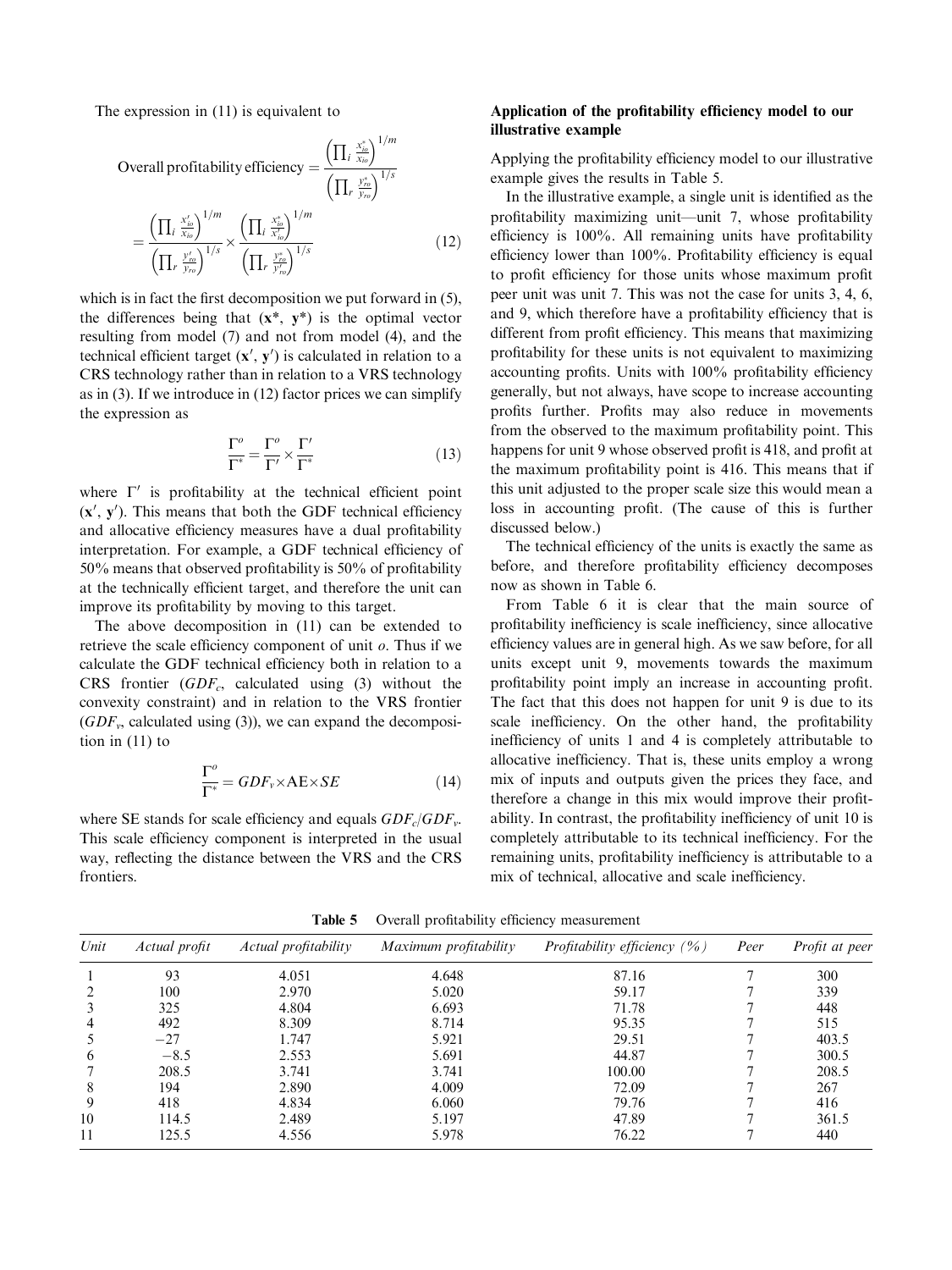Table 6 Profitability efficiency decomposition

| Unit         | Profitability efficiency $(\% )$ | Technical $GDF_v$ efficiency (%) | Allocative efficiency $(\% )$ | Scale efficiency $(\% )$ | <b>RTS</b> |
|--------------|----------------------------------|----------------------------------|-------------------------------|--------------------------|------------|
|              | 87.16                            | 100.00                           | 87.16                         | 100.00                   | <b>CRS</b> |
|              | 59.17                            | 66.33                            | 100.00                        | 89.20                    | <b>IRS</b> |
|              | 71.78                            | 100.00                           | 94.00                         | 76.37                    | <b>DRS</b> |
|              | 95.35                            | 100.00                           | 95.35                         | 100.00                   | <b>CRS</b> |
|              | 29.51                            | 31.21                            | 95.35                         | 99.17                    | <b>IRS</b> |
| <sub>0</sub> | 44.87                            | 100.00                           | 95.35                         | 47.05                    | <b>IRS</b> |
|              | 100.00                           | 100.00                           | 100.00                        | 100.00                   | <b>CRS</b> |
| 8            | 72.08                            | 100.00                           | 95.35                         | 75.60                    | <b>DRS</b> |
| 9            | 79.76                            | 100.00                           | 100.00                        | 79.76                    | <b>DRS</b> |
| 10           | 47.89                            | 47.89                            | 100.00                        | 100.00                   | <b>DRS</b> |
| 11           | 76.22                            | 87.45                            | 87.16                         | 100.00                   | <b>CRS</b> |

#### Conclusion

This paper proposes a novel way of calculating profit efficiency through a geometric distance function (GDF). The advantage of the GDF efficiency measure is that it is easily decomposed, and therefore we can identify whether the sources of profit inefficiency are due to technical inefficiency or allocative inefficiency. However, when one uses the accounting concept of profit it may happen that profit efficiency is higher than 100% since maximum profit units do not need to be scale efficient. In addition, there is no dual profit interpretation of technical efficiency when the accounting concept of profit is used. For this reason, we introduce a measure of profitability efficiency, also based on the GDF, which has maximum value of 100%, and allows for a dual profitability interpretation of the GDF measure of technical efficiency. In addition, the profitability efficiency measure makes it possible to retrieve scale efficiency enhancing thus the information obtained on the performance of a for-profit unit.

Acknowledgements—We acknowledge the financial support of the Portuguese Foundation for Science and Technology, and the European Social Fund. The contents of the paper are the responsibility of the authors.

#### References

- Ali AI and Seiford LM (1993). The mathematical programming approach to efficiency analysis. In: Fried HO, Lovell CAK and Schmidt SS (eds). The Measurement of Productive Efficiency: Techniques and Applications. Oxford University Press, New York, Oxford, pp. 120–159.
- Balk BM (2001). Scale efficiency and productivity change. J Prod Anal 15: 159–183.
- Banker RD (1984). Estimating most productive scale size using data envelopment analysis. Euro J Opl Res 17: 35–44.
- Banker RD and Maindiratta A (1988). Nonparametric analysis of technical and allocative efficiencies in poduction. Econometrica 56: 1315–1332.
- Berger AN, Hancock D and Humphrey DB (1993). Bank efficiency derived from the profit function. *J Bank Fin* 17: 314–347.
- Berger AN and Mester LJ (2000). Inside the black box; what explains differences in the efficiencies of financial institutions? In: Harker PT and Zenios SA (eds). Performance of Financial Institutions: Efficiency, Innovation and Regulation. Cambridge University Press, Cambridge, UK, pp 93–150.
- Chambers RG, Chung Y and Färe R (1996). Benefit and distance functions. *J Econ Theory* 70: 407-419.
- Chambers RG, Chung Y and Färe R (1998). Profit, directional distance functions, and Nerlovian efficiency. J Optim Theory and Appl 98: 351–364.
- Charnes A, Cooper WW and Rhodes E (1978). Measuring efficiency of decision making units. Eur J Opl Res 2: 429–444.
- Charnes A, Cooper WW, Golany B and Seiford L (1985). Foundations of data envelopment analysis for Pareto-Koopmans efficient empirical production functions. J Econom 30: 91–107.
- Coelli T, Grifell-Tatje and Perelman S (2002). Capacity utilisation and profitability: a decomposition of short run profit efficiency. Int J Product Econ 79: 261–278.
- Cooper WW, Park KS and Pastor JT (1999). RAM: a range adjusted measure of inefficiency for use with additive models, and relations to other models and measures in DEA. J Product Anal 11: 5–42.
- Cooper WW, Seiford LM and Tone K (2000). Data Envelopment Analysis: A Comprehensive Text with Models, Applications, References and DEA-Solver Software. Kluwer Academic Publishers: Boston.
- Färe R, Grosskopf S and Lee H (1990). A nonparametric approach to expenditure constrained profit maximization. Am J Agri Econ 12: 574–581.
- Färe R, Grosskopf S and Lovell AK (1994). Production Frontiers. Cambridge University Press: UK.
- Färe R, Grosskopf S and Lovell CAK (1985). The Measurement of Efficiency of Production. Kluwer-Nijhoff Publishing: Boston.
- Färe R, Grosskopf S and Zelenyuk V (2002). Finding common ground: efficiency indices Paper presented at the North American Productivity Workshop at Union College, Schenectady, NY.
- Färe R and Lovell CAK (1978). Measuring the technical efficiency of production. J Econo Theory 19: 150–162.
- Kumbhakar SC (2001). Estimation of profit functions when profit is not maximum. Am J Agri Econ 83: 1–19.
- Kuosmanen T (1999). Some remarks on scale efficiency and returns to scale in DEA. Helsinki School of Economics and Business Administration, Helsinki.
- Lovell CAK and Sickles RC (1983). Testing efficiency hypothesis in joint production: a parametric approach. Rev Econ Stat 65: 51–58.
- Pastor JT, Ruiz JL and Sirvent I (1999). An enhanced DEA Russell graph efficiency measure. Eur J Opl Res 115: 596-607.